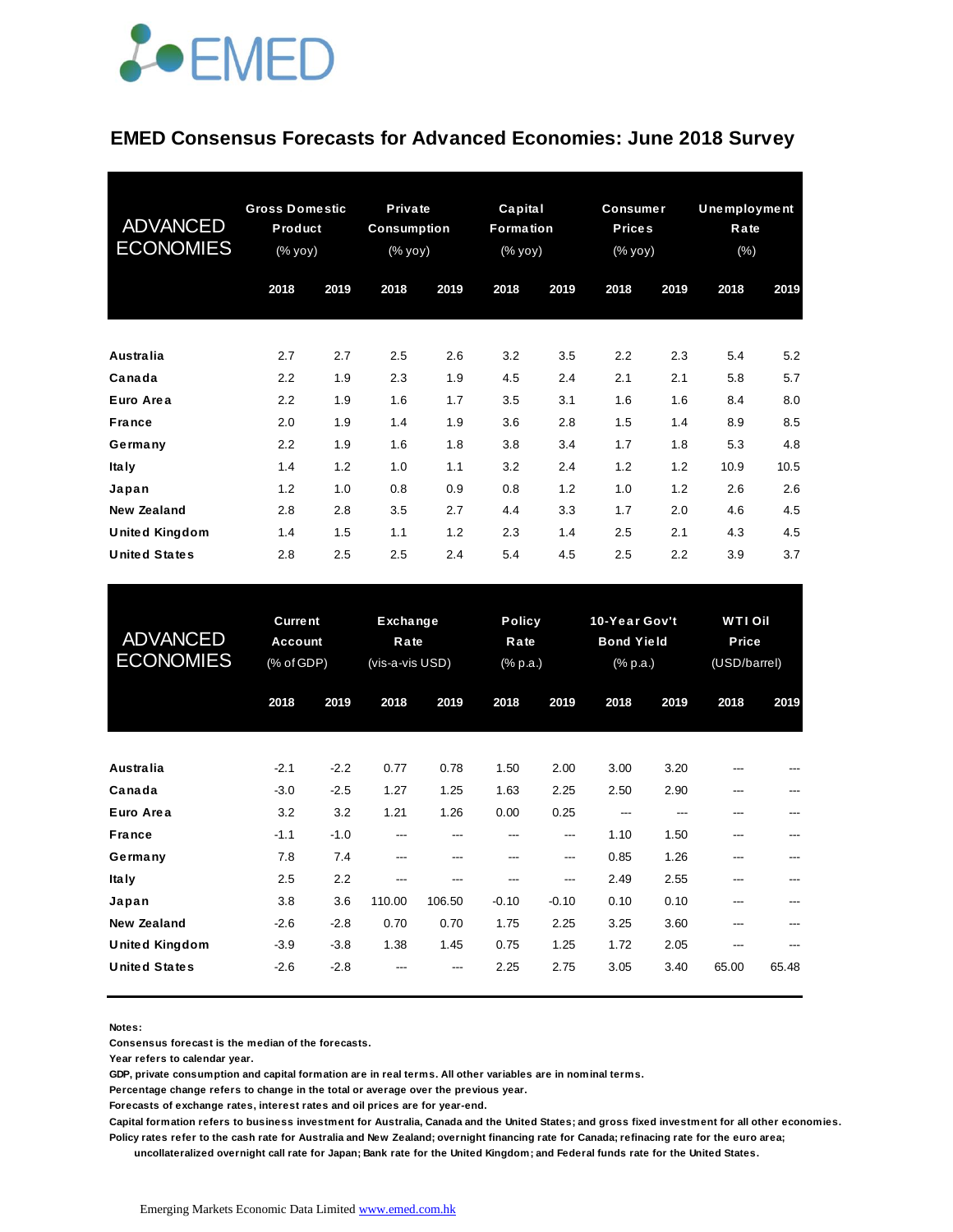

#### **EMED Consensus Forecasts for Emerging Markets: June 2018 Survey**

|                       | <b>Gross Domestic</b> |      | Private            |      | <b>Fixed</b> |      | Consumer      |      | Unemployment |                           |
|-----------------------|-----------------------|------|--------------------|------|--------------|------|---------------|------|--------------|---------------------------|
| <b>EMERGING</b>       | <b>Product</b>        |      | <b>Consumption</b> |      | Investment   |      | <b>Prices</b> |      | Rate         |                           |
| <b>MARKETS</b>        | (% yoy)               |      | (% yoy)            |      | (% yoy)      |      | $(%$ (% yoy)  |      | $(\% )$      |                           |
|                       | 2018                  | 2019 | 2018               | 2019 | 2018         | 2019 | 2018          | 2019 | 2018         | 2019                      |
|                       |                       |      |                    |      |              |      |               |      |              |                           |
| Argentina             | 2.6                   | 3.0  | 2.4                | 3.2  | 2.2          | 4.5  | 23.0          | 13.9 | 8.1          | 7.9                       |
| <b>Brazil</b>         | 2.3                   | 2.6  | 2.7                | 2.4  | 5.3          | 4.4  | 3.5           | 4.0  | 12.0         | 11.1                      |
| Chile                 | 3.1                   | 2.8  | 3.2                | 2.8  | 2.5          | 2.8  | 2.5           | 3.0  | 6.7          | 6.3                       |
| China                 | 6.5                   | 6.3  | 8.2                | 8.2  | 6.1          | 5.5  | 2.1           | 2.2  | 4.0          | 4.0                       |
| Colombia              | 2.5                   | 3.0  | 2.3                | 3.0  | 2.7          | 4.5  | 3.3           | 3.3  | 9.7          | 9.9                       |
| <b>Czech Republic</b> | 3.4                   | 2.9  | 2.9                | 2.3  | 4.9          | 3.3  | 2.1           | 2.0  | 2.3          | 2.1                       |
| <b>Hong Kong</b>      | 3.2                   | 2.5  | 3.4                | 2.5  | 2.2          | 1.4  | 2.2           | 2.2  | 3.3          | 3.3                       |
| Hungary               | 3.8                   | 2.7  | 4.0                | 3.1  | 8.9          | 1.7  | 2.5           | 3.0  | 3.9          | 3.8                       |
| India                 | 7.4                   | 7.5  | 8.3                | 6.5  | 10.5         | 9.1  | 4.7           | 4.8  | $---$        | $\qquad \qquad -\qquad -$ |
| Indonesia             | 5.3                   | 5.4  | 5.1                | 5.3  | 6.0          | 4.5  | 4.0           | 4.0  | 5.5          | 5.4                       |
| Malaysia              | 5.3                   | 5.0  | 5.6                | 4.6  | 6.0          | 8.5  | 3.0           | 2.7  | 3.3          | 3.2                       |
| <b>Mexico</b>         | 2.1                   | 2.2  | 2.5                | 2.2  | 1.0          | 1.4  | 4.2           | 3.6  | 3.4          | 3.6                       |
| <b>Philippines</b>    | 6.5                   | 6.5  | 6.2                | 6.0  | 10.0         | 9.5  | 4.0           | 3.8  | 5.2          | 5.0                       |
| Poland                | 4.1                   | 3.2  | 4.0                | 3.7  | 8.0          | 6.5  | 2.0           | 2.4  | 4.6          | 4.3                       |
| Russia                | 1.8                   | 1.8  | 3.1                | 2.9  | 2.8          | 2.6  | 3.5           | 4.0  | 5.0          | 4.9                       |
| <b>Singapore</b>      | 3.0                   | 2.7  | 2.9                | 3.5  | 1.5          | 3.5  | 1.0           | 1.2  | 2.2          | 2.4                       |
| South Korea           | 3.0                   | 2.8  | 2.5                | 2.3  | 2.1          | 2.5  | 1.8           | 2.0  | 3.6          | 3.6                       |
| <b>Taiwan</b>         | 2.5                   | 2.3  | 2.5                | 2.0  | 2.9          | 1.1  | 1.3           | 1.4  | 3.7          | 3.8                       |
| <b>Thailand</b>       | 4.0                   | 3.7  | 3.4                | 3.3  | 4.3          | 3.9  | 1.2           | 1.6  | 1.0          | 0.9                       |
| Turkey                | 4.5                   | 4.0  | 4.3                | 3.6  | 3.0          | 4.0  | 10.2          | 9.0  | 10.9         | 11.0                      |

|                       | <b>Money</b> |                           | <b>Merchandise</b> |      |                | <b>Merchandise</b><br>Current |            |        |                                                                                                                                                                            |       |
|-----------------------|--------------|---------------------------|--------------------|------|----------------|-------------------------------|------------|--------|----------------------------------------------------------------------------------------------------------------------------------------------------------------------------|-------|
| <b>EMERGING</b>       | Supply M2    |                           | <b>Exports</b>     |      | <b>Imports</b> |                               | Account    |        | <b>Exchange</b><br>Rate<br>(vis-a-vis USD)<br>2018<br>22.10<br>3.30<br>615<br>6.40<br>2935<br>20.8<br>7.81<br>254<br>65.6<br>13670<br>3.95<br>19.0<br>52.0<br>3.42<br>58.2 |       |
| <b>MARKETS</b>        | $(%$ (% yoy) |                           | $(\%$ yoy)         |      | (% yoy)        |                               | (% of GDP) |        |                                                                                                                                                                            |       |
|                       | 2018         | 2019                      | 2018               | 2019 | 2018           | 2019                          | 2018       | 2019   |                                                                                                                                                                            | 2019  |
|                       |              |                           |                    |      |                |                               |            |        |                                                                                                                                                                            |       |
|                       |              |                           |                    |      |                |                               |            |        |                                                                                                                                                                            |       |
| Argentina             | 28.6         | 22.6                      | 4.2                | 5.4  | 3.5            | 5.4                           | $-5.2$     | $-4.5$ |                                                                                                                                                                            | 24.00 |
| <b>Brazil</b>         | 6.4          | 6.8                       | 4.5                | 3.9  | 11.4           | 7.5                           | $-1.6$     | $-1.9$ |                                                                                                                                                                            | 3.40  |
| Chile                 | 7.0          | 6.0                       | 5.6                | 4.3  | 7.0            | 4.9                           | $-1.9$     | $-1.2$ |                                                                                                                                                                            | 604   |
| China                 | 8.5          | 8.2                       | 6.3                | 4.4  | 8.6            | 3.8                           | 1.3        | 1.2    |                                                                                                                                                                            | 6.25  |
| Colombia              | 12.2         | 12.7                      | 4.4                | 2.2  | 5.1            | 4.1                           | $-3.0$     | $-3.1$ |                                                                                                                                                                            | 2956  |
| <b>Czech Republic</b> | $---$        | $\frac{1}{2}$             | 4.5                | 3.7  | 5.8            | 3.1                           | 0.5        | 0.5    |                                                                                                                                                                            | 20.2  |
| <b>Hong Kong</b>      | 7.4          | 9.7                       | 4.6                | 5.0  | 4.6            | 3.9                           | 3.3        | 3.2    |                                                                                                                                                                            | 7.80  |
| Hungary               | 4.1          | $\frac{1}{2}$             | 6.3                | 3.0  | 7.9            | 3.6                           | 2.9        | 3.0    |                                                                                                                                                                            | 255   |
| India                 | $---$        | $---$                     | 8.8                | 11.1 | 9.1            | 8.5                           | $-1.7$     | $-1.7$ |                                                                                                                                                                            | 64.0  |
| Indonesia             | 12.0         | $\frac{1}{2}$             | 5.9                | 9.0  | 8.5            | 10.1                          | $-2.0$     | $-2.2$ |                                                                                                                                                                            | 13550 |
| Malaysia              | 3.9          | $---$                     | 7.0                | 7.0  | 7.0            | 8.5                           | 3.0        | 2.7    |                                                                                                                                                                            | 4.00  |
| <b>Mexico</b>         | 9.1          | 8.9                       | 9.3                | 6.2  | 8.7            | 6.9                           | $-1.8$     | $-1.9$ |                                                                                                                                                                            | 18.4  |
| <b>Philippines</b>    | 15.1         | $\cdots$                  | 6.0                | 8.1  | 6.5            | 9.7                           | $-0.8$     | $-0.9$ |                                                                                                                                                                            | 53.0  |
| <b>Poland</b>         | 8.5          | 7.8                       | 7.0                | 6.5  | 7.8            | 6.9                           | $-0.4$     | $-0.6$ |                                                                                                                                                                            | 3.44  |
| Russia                | 8.5          | 7.0                       | 1.5                | 0.8  | 4.9            | 3.3                           | 3.1        | 2.9    |                                                                                                                                                                            | 59.0  |
| Singapore             | 6.2          | $---$                     | 4.6                | 8.3  | 5.6            | 8.7                           | 19.2       | 19.0   | 1.33                                                                                                                                                                       | 1.30  |
| South Korea           | 5.6          | $\qquad \qquad -\qquad -$ | 5.3                | 5.4  | 5.6            | 6.9                           | 5.5        | 5.6    | 1071                                                                                                                                                                       | 1050  |
| Taiwan                | 4.1          | 4.3                       | 5.9                | 6.4  | 7.3            | 6.4                           | 12.8       | 12.8   | 29.5                                                                                                                                                                       | 29.3  |
| <b>Thailand</b>       | 5.0          | 5.0                       | 6.2                | 4.3  | 9.9            | 6.4                           | 8.9        | 7.5    | 31.9                                                                                                                                                                       | 31.1  |
| Turkey                | 14.7         | 17.0                      | 6.8                | 5.5  | 6.0            | 5.2                           | $-5.3$     | $-5.3$ | 4.13                                                                                                                                                                       | 4.33  |
|                       |              |                           |                    |      |                |                               |            |        |                                                                                                                                                                            |       |

**Notes:** 

**Consensus forecast is the median of the forecasts.**

**Year refers to calendar year except for India for which fiscal year (April to March) is used.**

**GDP, private consumption and fixed investment are in real terms. All other variables are in nominal terms.**

**Percentage change refers to change in the total or average over the previous year, except for money supply growth which is** 

 **based on year-end figures.**

**Forecasts of exchange rates and interest rates are for year-end.**

**Forecasts for India are FY18/19 and FY19/20**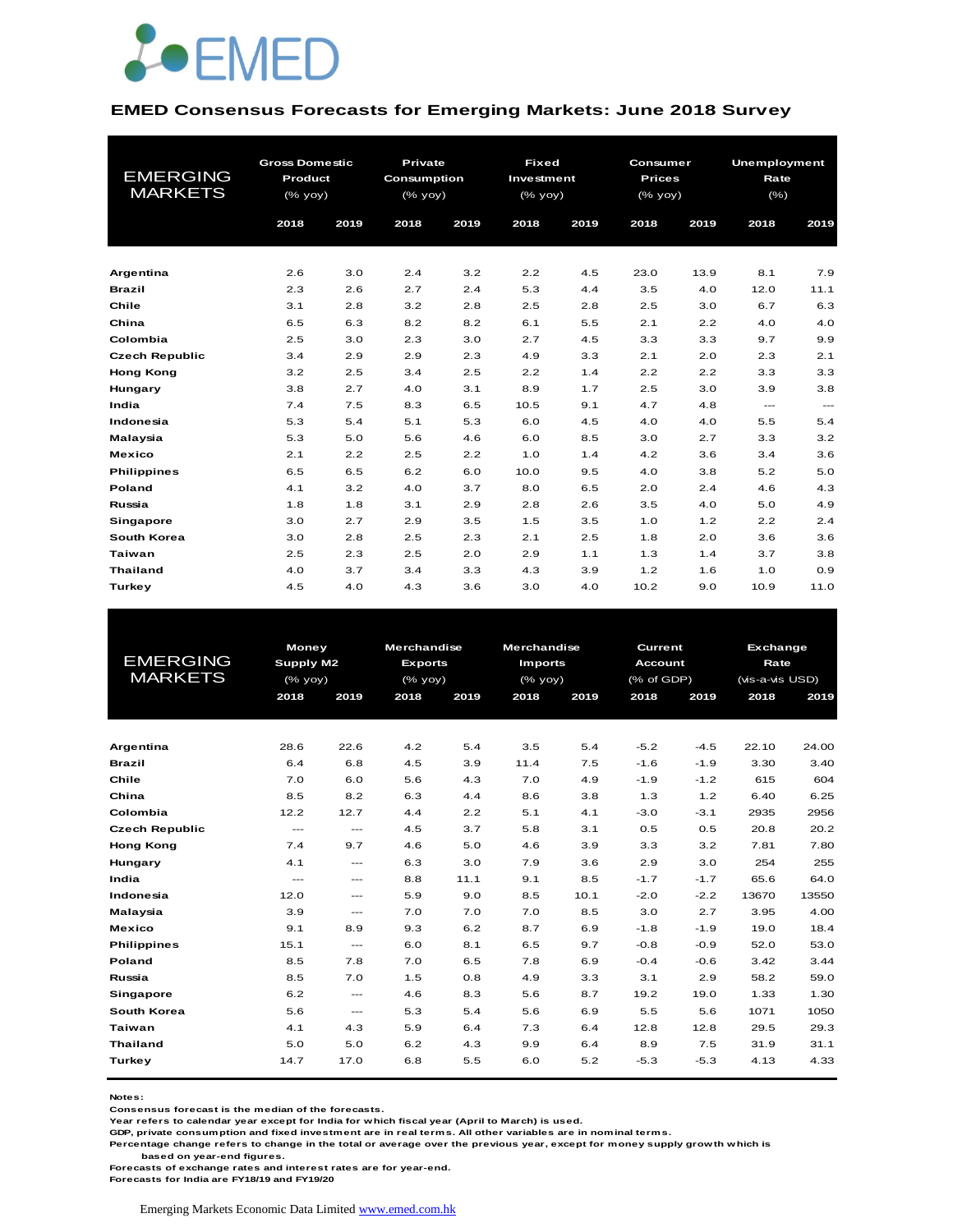## JOEMED

## **EMED Consensus Forecasts for the United States: June 2018 Survey**

| <b>UNITED STATES</b>             | <b>Gross Domestic</b><br>Product<br>(% yoy)<br>2018<br>2019 |        | <b>Consumer</b><br><b>Prices</b><br>(% yoy)<br>2018 | 2019           | <b>UNITED STATES</b>                | <b>Gross Domestic</b><br>Product<br>(% yoy)<br>2018 | 2019 | <b>Consumer</b><br><b>Prices</b><br>(% yoy)<br>2018 | 2019 |
|----------------------------------|-------------------------------------------------------------|--------|-----------------------------------------------------|----------------|-------------------------------------|-----------------------------------------------------|------|-----------------------------------------------------|------|
|                                  |                                                             |        |                                                     |                |                                     |                                                     |      |                                                     |      |
| <b>ABN AMRO</b>                  | 3.0                                                         | 2.7    | 2.1                                                 | 2.0            | Invesco Ltd.                        | 2.4                                                 | ---  | 1.8                                                 |      |
| <b>Action Economics</b>          | 3.0                                                         | 3.0    | 2.5                                                 | 2.3            | <b>KBC</b>                          | 2.4                                                 | ---  | 2.3                                                 | ---  |
| <b>AIB Global Treasury</b>       | 2.7                                                         | 2.5    | 2.0                                                 | 2.0            | <b>Kiel Institute</b>               | 2.5                                                 | 1.9  | 2.3                                                 | 2.2  |
| <b>Allianz</b>                   | 2.6                                                         | 2.2    | 2.3                                                 | 2.4            | <b>Moody's Analytics</b>            | 3.0                                                 | 2.6  | 2.7                                                 | 2.5  |
| <b>Bank Julius Baer</b>          | 2.7                                                         | 1.7    | 2.7                                                 | 1.9            | <b>Mortgage Bankers Association</b> | 2.6                                                 | 2.3  | 2.4                                                 | 2.5  |
| <b>BayernLB</b>                  | 2.8                                                         | 2.8    | 2.5                                                 | 2.0            | <b>NAR</b>                          | 2.6                                                 | 2.7  | 3.1                                                 | 2.7  |
| <b>BBVA</b>                      | 2.8                                                         | 2.8    | 2.7                                                 | 2.7            | <b>National Bank of Canada</b>      | 2.8                                                 | 2.3  | 2.5                                                 | 2.3  |
| <b>Berenberg Capital Markets</b> | 3.0                                                         | 2.8    | 2.7                                                 | 2.3            | <b>NIESR</b>                        | 2.7                                                 | 2.6  | 2.3                                                 | 2.1  |
| <b>BMO Capital Markets</b>       | 2.8                                                         | 2.5    | 2.0                                                 | 2.0            | <b>Northern Trust</b>               | 2.9                                                 | 2.3  | 2.5                                                 | 2.1  |
| <b>BNP Paribas</b>               | 3.0                                                         | 2.0    | 2.5                                                 | 2.1            | <b>OCBC Bank</b>                    | 2.8                                                 | 2.5  | 2.5                                                 | 2.4  |
| <b>Capital Economics</b>         | 2.8                                                         | 2.0    | 2.3                                                 | 2.2            | <b>PNC</b>                          | 3.0                                                 | 2.9  | 2.7                                                 | 2.2  |
| <b>CIBC World Markets</b>        | 2.7                                                         | 1.9    | 2.6                                                 | 2.5            | Prometeia                           | 2.9                                                 | 2.3  | 2.6                                                 | 2.1  |
| <b>Comerica Bank</b>             | 2.9                                                         | 2.6    | 2.9                                                 | 2.4            | <b>Raymond James</b>                | 2.7                                                 | 1.9  | 2.6                                                 | 2.0  |
| Commerzbank                      | 2.7                                                         | 2.0    | 2.4                                                 | 2.3            | Royal Bank of Canada                | 2.9                                                 | 2.4  | 2.4                                                 | 2.0  |
| <b>Credit Agricole</b>           | 2.8                                                         | 2.9    | 2.4                                                 | 2.0            | <b>Schroders</b>                    | 2.9                                                 | 2.6  | 2.8                                                 | 2.4  |
| <b>Credit Suisse</b>             | 2.8                                                         | 2.4    | 2.5                                                 | 2.1            | Scotia Capital                      | 2.6                                                 | 2.4  | 2.4                                                 | 2.4  |
| Daiwa Institute of Research      | 2.7                                                         | 2.3    | 2.5                                                 | 2.2            | <b>Societe Generale</b>             | 2.6                                                 | 1.4  | 2.5                                                 | 2.0  |
| Danske Bank                      | 2.6                                                         | 2.4    | 2.5                                                 | 2.0            | <b>Standard &amp; Poor's</b>        | 2.8                                                 | 2.2  | 2.2                                                 | 1.9  |
| <b>DBS Bank</b>                  | 2.6                                                         | 2.5    | 1.8                                                 | 1.8            | <b>TD Economics</b>                 | 2.7                                                 | 2.9  | 2.4                                                 | 2.1  |
| Deka Bank                        | 2.7                                                         | 1.9    | 2.6                                                 | 2.3            | <b>UOB</b>                          | 2.5                                                 | 2.3  | 2.5                                                 | 2.5  |
| <b>Desjardins</b>                | 2.8                                                         | 2.5    | 2.5                                                 | 2.0            | <b>Wells Fargo</b>                  | 2.9                                                 | 2.8  | 2.5                                                 | 2.3  |
| <b>DIW Berlin</b>                | 3.0                                                         | 2.7    | 2.5                                                 | 2.1            |                                     |                                                     |      |                                                     |      |
| DZ Bank                          | 2.7                                                         | 2.4    | 2.4                                                 | 2.4            |                                     |                                                     |      |                                                     |      |
| <b>Fannie Mae</b>                | 2.9                                                         | 2.5    | 2.5                                                 | 1.8            |                                     |                                                     |      |                                                     |      |
| <b>First Trust Advisors</b>      | 3.0                                                         | 3.0    | 2.5                                                 | 2.5            | <b>CONSENSUS</b>                    |                                                     |      |                                                     |      |
| <b>Freddie Mac</b>               | 2.7                                                         | 2.1    | 2.6                                                 | 2.4            | Median                              | 2.8                                                 | 2.4  | 2.5                                                 | 2.2  |
| Handelsbanken                    | 2.0                                                         | ---    | 2.0                                                 | $\overline{a}$ | Mean                                | 2.7                                                 | 2.4  | 2.5                                                 | 2.2  |
| <b>IFO Munich Institute</b>      | 2.1                                                         | $\sim$ | 2.4                                                 | ---            | High                                | 3.0                                                 | 3.0  | 3.1                                                 | 2.7  |
| <b>ING</b>                       | 3.0                                                         | 2.6    | 2.6                                                 | 2.2            | Low                                 | 2.0                                                 | 1.4  | 1.8                                                 | 1.8  |
| Intesa Sanpaolo                  | 2.8                                                         | 2.8    | 2.4                                                 | 1.8            | <b>Standard Deviation</b>           | 0.2                                                 | 0.4  | 0.2                                                 | 0.2  |
| Continues in the next column     |                                                             |        |                                                     |                |                                     |                                                     |      |                                                     |      |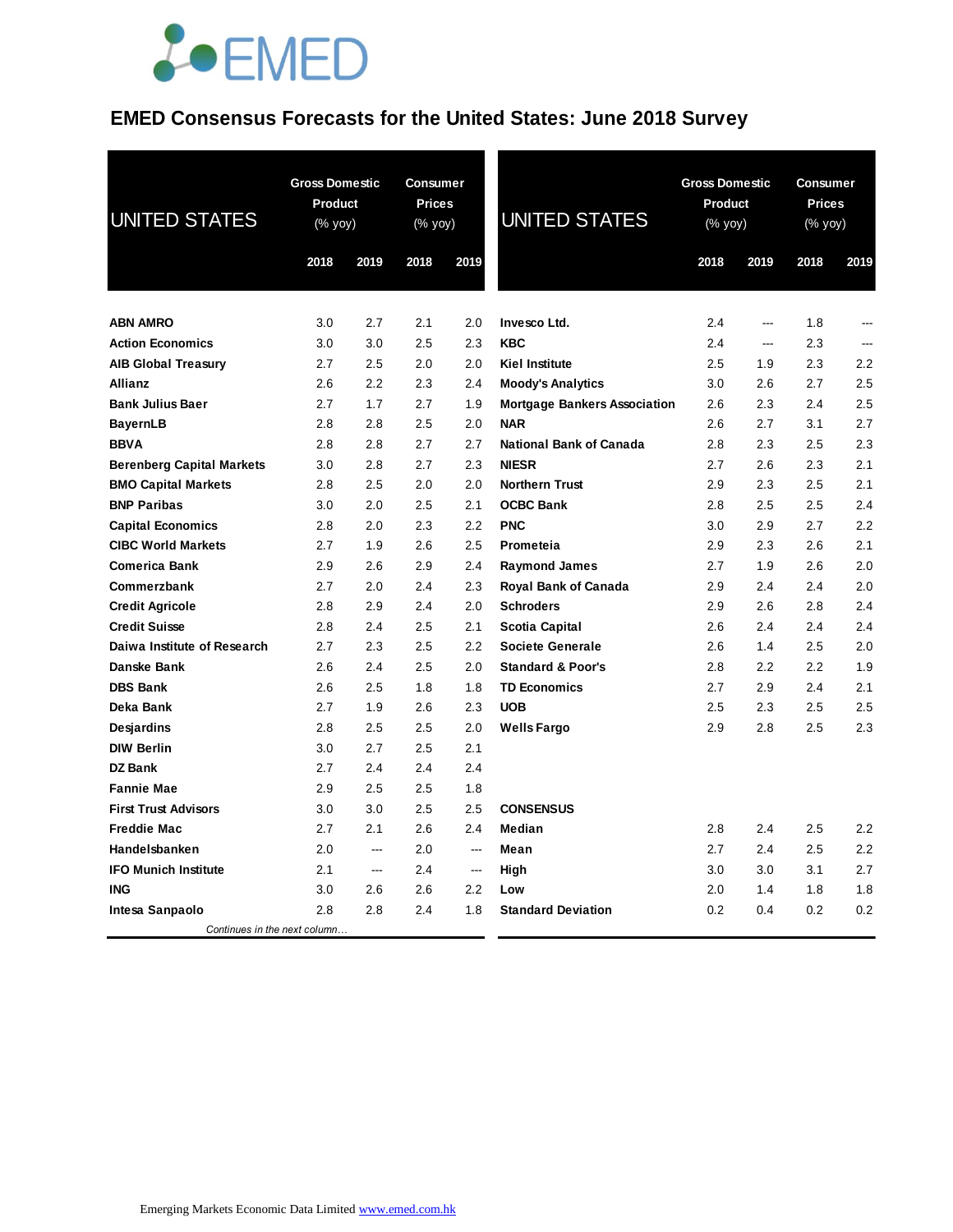

### **EMED Consensus Forecasts for the Euro Area: June 2018 Survey**

| <b>EURO AREA</b>                             | <b>Gross Domestic</b><br><b>Product</b><br>(% yoy) |      | <b>Consumer</b><br><b>Prices</b><br>(% yoy) |                | <b>EURO AREA</b>            | <b>Gross Domestic</b><br>Product<br>(% yoy) |      | <b>Consumer</b><br><b>Prices</b><br>(% yoy) |      |
|----------------------------------------------|----------------------------------------------------|------|---------------------------------------------|----------------|-----------------------------|---------------------------------------------|------|---------------------------------------------|------|
|                                              | 2018                                               | 2019 | 2018                                        | 2019           |                             | 2018                                        | 2019 | 2018                                        | 2019 |
| <b>ABN AMRO</b>                              | 2.8                                                | 2.3  | 1.7                                         | 1.4            | <b>ING</b>                  | 2.4                                         | 1.8  | 1.5                                         | 1.7  |
|                                              | 2.2                                                | 2.0  | 1.5                                         | 1.5            | Intesa Sanpaolo             | 2.4                                         | 1.9  | 1.5                                         | 1.7  |
| <b>AIB Global Treasury</b><br><b>Allianz</b> | 2.2                                                | 2.0  | 1.5                                         | 1.7            | Invesco Ltd.                | 2.2                                         | ---  | 1.5                                         | ---  |
| <b>Bank Julius Baer</b>                      | 2.2                                                | 1.5  | 1.6                                         | 1.7            | <b>KBC</b>                  | 2.3                                         | ---  | 1.3                                         | ---  |
| Bank of Tokyo-Mitsubishi UFJ                 | 1.6                                                | ---  | 1.5                                         | $\overline{a}$ | <b>Kiel Institute</b>       | 2.3                                         | 2.0  | 1.7                                         | 1.7  |
| <b>BayernLB</b>                              | 2.1                                                | 1.8  | 1.6                                         | 1.7            | <b>Moody's Analytics</b>    | 2.2                                         | 1.9  | 1.5                                         | 1.5  |
| <b>Berenberg Capital Markets</b>             | 2.1                                                | 2.0  | 1.6                                         | 1.6            | <b>NIESR</b>                | 2.3                                         | 1.9  | 1.6                                         | 1.6  |
| <b>BMO Capital Markets</b>                   | 2.2                                                | 1.8  | 1.7                                         | 1.8            | <b>OCBC Bank</b>            | 2.3                                         | 2.0  | 1.7                                         | 1.5  |
| <b>BNP Paribas</b>                           | 2.2                                                | 1.7  | 1.9                                         | 1.8            | Prometeia                   | 2.1                                         | 1.6  | 1.7                                         | 1.5  |
| <b>Capital Economics</b>                     | 2.3                                                | 2.0  | 1.6                                         | 1.2            | <b>Royal Bank of Canada</b> | 2.2                                         | 1.9  | 1.4                                         | 1.5  |
| <b>CIBC World Markets</b>                    | 2.1                                                | 1.5  | 1.7                                         | 1.9            | <b>Schroders</b>            | 2.4                                         | 2.1  | 1.6                                         | 1.5  |
| Commerzbank                                  | 2.1                                                | 1.8  | 1.7                                         | 1.4            | <b>Scotia Capital</b>       | 2.5                                         | 2.3  | 1.5                                         | 1.5  |
| <b>Credit Agricole</b>                       | 2.4                                                | 2.1  | 1.4                                         | 1.4            | <b>Societe Generale</b>     | 2.4                                         | 1.9  | 1.6                                         | 1.3  |
| <b>Credit Suisse</b>                         | 2.5                                                | 2.2  | 1.8                                         | 1.8            | <b>TD Economics</b>         | 2.4                                         | 1.9  | 1.2                                         | 1.4  |
| Danske Bank                                  | 2.0                                                | 1.7  | 1.6                                         | 1.4            | <b>UOB</b>                  | 2.3                                         | 1.9  | 1.5                                         | 1.6  |
| <b>DBS Bank</b>                              | 2.2                                                | 2.2  | 1.3                                         | 1.4            |                             |                                             |      |                                             |      |
| Deka Bank                                    | 2.2                                                | 1.8  | 1.5                                         | 1.8            |                             |                                             |      |                                             |      |
| <b>DIW Berlin</b>                            | 2.3                                                | 1.8  | 1.6                                         | 1.7            | <b>CONSENSUS</b>            |                                             |      |                                             |      |
| <b>DZ Bank</b>                               | 2.0                                                | 1.9  | 1.4                                         | 1.4            | Median                      | 2.2                                         | 1.9  | 1.6                                         | 1.6  |
| <b>ETLA</b>                                  | 2.3                                                | 1.8  | 1.5                                         | 1.8            | Mean                        | 2.2                                         | 1.9  | 1.6                                         | 1.6  |
| <b>EUROFER</b>                               | 2.2                                                | 1.9  | 1.6                                         | 1.8            | High                        | 2.8                                         | 2.3  | 1.9                                         | 1.9  |
| Handelsbanken                                | 1.5                                                | ---  | 1.6                                         | ---            | Low                         | 1.5                                         | 1.5  | 1.2                                         | 1.2  |
| <b>IFO Munich Institute</b>                  | 1.7                                                | ---  | 1.5                                         | ---            | <b>Standard Deviation</b>   | 0.2                                         | 0.2  | 0.1                                         | 0.2  |
| Continues in the next column                 |                                                    |      |                                             |                |                             |                                             |      |                                             |      |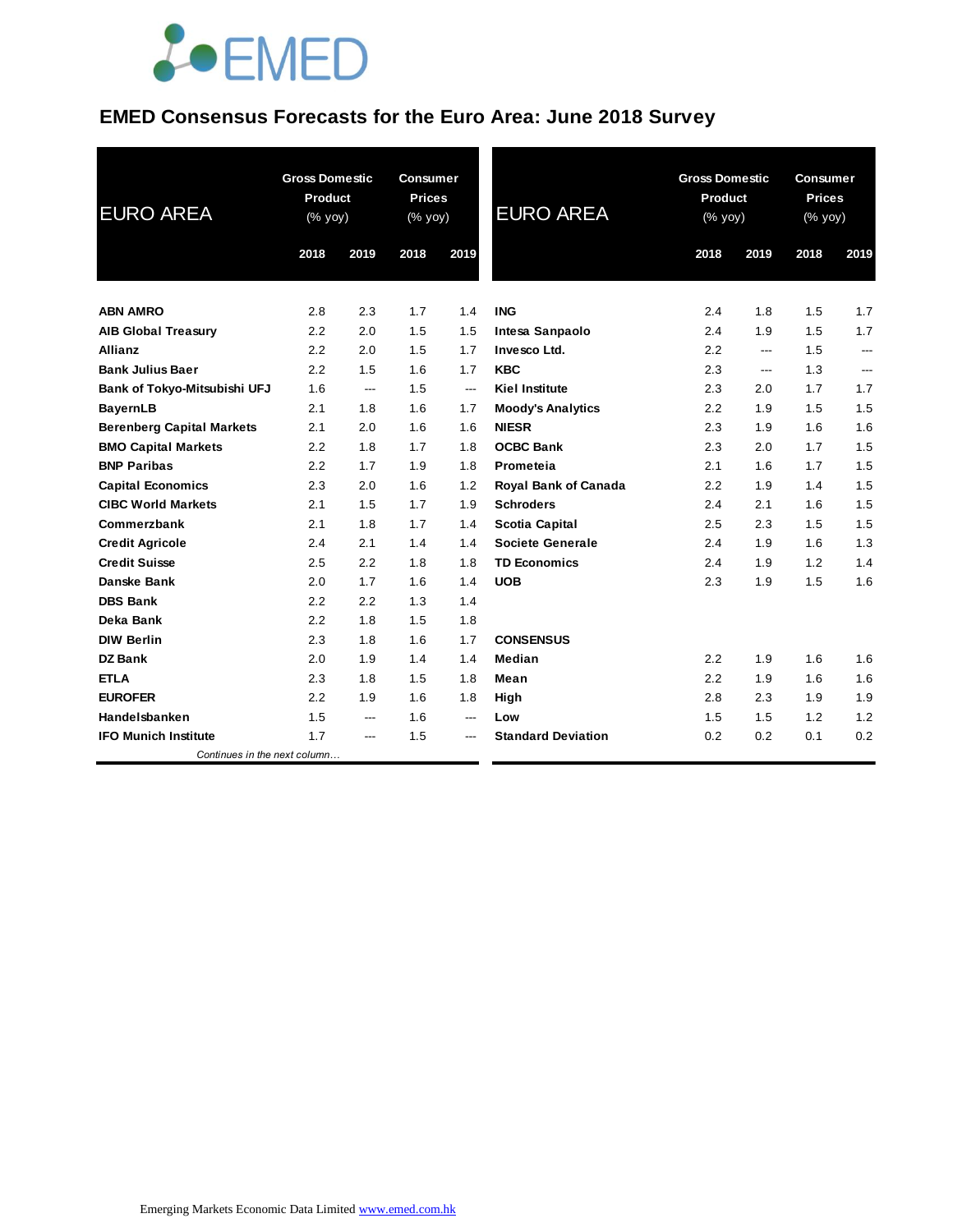# **JOEMED**

### **EMED Consensus Forecasts for Japan: June 2018 Survey**

| <b>JAPAN</b>                     | <b>Gross Domestic</b><br><b>Product</b><br>(% yoy) |      | <b>Consumer</b><br><b>Prices</b><br>(% yoy) |                          | <b>JAPAN</b>              | <b>Gross Domestic</b><br>Product<br>(% yoy) |      | <b>Consumer</b><br><b>Prices</b><br>(% yoy) |                |
|----------------------------------|----------------------------------------------------|------|---------------------------------------------|--------------------------|---------------------------|---------------------------------------------|------|---------------------------------------------|----------------|
|                                  | 2018                                               | 2019 | 2018                                        | 2019                     |                           | 2018                                        | 2019 | 2018                                        | 2019           |
| <b>ABN AMRO</b>                  | 1.7                                                | 1.3  | 1.0                                         | 0.8                      | Invesco Ltd.              | 1.2                                         | ---  | 0.5                                         | ---            |
| <b>AIB Global Treasury</b>       | 1.2                                                | 0.9  | 0.5                                         | 0.5                      | <b>JCER</b>               | 1.3                                         | 0.9  | 1.0                                         | 1.7            |
| <b>Allianz</b>                   | 1.2                                                | 1.0  | 1.2                                         | 1.5                      | <b>KBC</b>                | 1.0                                         | ---  | 1.0                                         | $\overline{a}$ |
| <b>Bank Julius Baer</b>          | 1.1                                                | 1.1  | 1.0                                         | 0.5                      | <b>Kiel Institute</b>     | 1.5                                         | 1.3  | 0.7                                         | 1.8            |
| Bank of Tokyo-Mitsubishi UFJ     | 1.4                                                | ---  | 0.9                                         | $\overline{\phantom{a}}$ | <b>Mizuho Securities</b>  | 1.1                                         | 0.9  | 1.2                                         | 1.2            |
| <b>BayernLB</b>                  | 0.6                                                | 0.8  | 1.4                                         | 1.2                      | <b>Moody's Analytics</b>  | 1.0                                         | 0.9  | 1.0                                         | 1.0            |
| <b>Berenberg Capital Markets</b> | 1.2                                                | 1.2  | 0.9                                         | 1.0                      | <b>NIESR</b>              | 1.2                                         | 0.9  | 0.8                                         | 1.3            |
| <b>BMO Capital Markets</b>       | 1.5                                                | 1.2  | 1.1                                         | 1.5                      | <b>OCBC Bank</b>          | 1.3                                         | 1.0  | 1.0                                         | 1.0            |
| <b>BNP Paribas</b>               | 0.8                                                | 0.6  | 0.9                                         | 0.8                      | Prometeia                 | 1.0                                         | 0.9  | 1.0                                         | 1.2            |
| <b>Capital Economics</b>         | 1.2                                                | 1.0  | 0.7                                         | 1.0                      | <b>Schroders</b>          | 1.3                                         | 1.1  | 1.2                                         | 1.4            |
| <b>CIBC World Markets</b>        | 1.2                                                | 0.8  | 1.0                                         | 1.1                      | <b>Scotia Capital</b>     | 1.3                                         | 0.9  | 1.1                                         | 2.3            |
| Commerzbank                      | 1.3                                                | 1.3  | 1.0                                         | 0.8                      | <b>Societe Generale</b>   | 1.2                                         | 1.4  | 0.8                                         | 1.5            |
| <b>Credit Agricole</b>           | 1.3                                                | 1.6  | 1.1                                         | 1.5                      | <b>TD Economics</b>       | 1.4                                         | 1.3  | 1.1                                         | 1.3            |
| <b>Credit Suisse</b>             | 1.3                                                | 1.0  | 0.7                                         | 0.8                      | <b>UOB</b>                | 1.8                                         | 1.9  | 1.9                                         | 2.0            |
| Daiwa Institute of Research      | 1.0                                                | 0.8  | 1.0                                         | 1.4                      |                           |                                             |      |                                             |                |
| <b>DBS Bank</b>                  | 1.1                                                | 0.9  | 0.6                                         | 1.0                      |                           |                                             |      |                                             |                |
| Deka Bank                        | 1.2                                                | 0.7  | 1.3                                         | 1.7                      | <b>CONSENSUS</b>          |                                             |      |                                             |                |
| <b>DIW Berlin</b>                | 1.2                                                | 1.0  | 0.8                                         | 1.1                      | Median                    | 1.2                                         | 1.0  | 1.0                                         | 1.2            |
| <b>DZ Bank</b>                   | 0.8                                                | 1.0  | 1.0                                         | 1.3                      | Mean                      | 1.2                                         | 1.1  | 1.0                                         | 1.3            |
| <b>IFO Munich Institute</b>      | 1.0                                                | ---  | 0.8                                         | ---                      | High                      | 1.8                                         | 1.9  | 1.9                                         | 2.3            |
| <b>ING</b>                       | 1.8                                                | 1.3  | 1.3                                         | 1.9                      | Low                       | 0.6                                         | 0.6  | 0.5                                         | 0.5            |
| Intesa Sanpaolo                  | 1.2                                                | 0.9  | 1.7                                         | 1.2                      | <b>Standard Deviation</b> | 0.3                                         | 0.3  | 0.3                                         | 0.4            |
| Continues in the next column     |                                                    |      |                                             |                          |                           |                                             |      |                                             |                |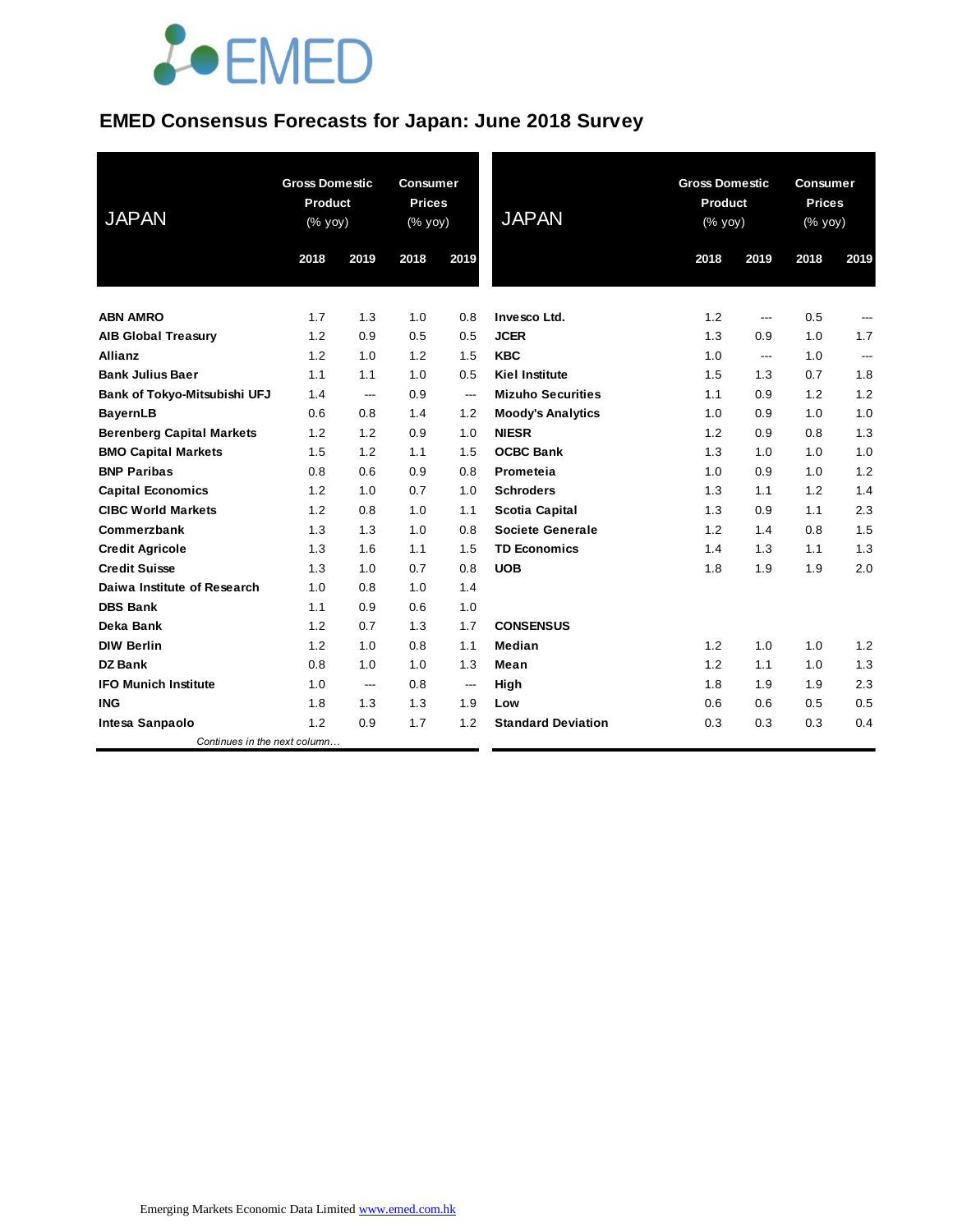# **JOEMED**

### **EMED Consensus Forecasts for China: June 2018 Survey**

| <b>CHINA</b>                     | <b>Gross Domestic</b><br><b>Product</b><br>(% yoy) |      | <b>Consumer</b><br><b>Prices</b><br>(% yoy) |      | <b>CHINA</b>                  | <b>Gross Domestic</b><br>Product<br>(% yoy) |      | <b>Consumer</b><br><b>Prices</b><br>(% yoy) |      |
|----------------------------------|----------------------------------------------------|------|---------------------------------------------|------|-------------------------------|---------------------------------------------|------|---------------------------------------------|------|
|                                  | 2018                                               | 2019 | 2018                                        | 2019 |                               | 2018                                        | 2019 | 2018                                        | 2019 |
| <b>ABN AMRO</b>                  | 6.5                                                | 6.0  | 2.5                                         | 2.5  | <b>ING</b>                    | 6.8                                         | 6.7  | 1.7                                         | 1.9  |
| <b>Allianz</b>                   | 6.5                                                | 6.2  | 2.5                                         | 2.8  | Invesco Ltd.                  | 6.6                                         | ---  | 1.0                                         | ---  |
| <b>Bank Julius Baer</b>          | 6.4                                                | 6.0  | 1.9                                         | 2.2  | <b>JP Morgan</b>              | 6.7                                         | ---  | 2.1                                         | ---  |
| <b>Bank of East Asia</b>         | 6.6                                                | 6.3  | 2.2                                         | 2.0  | <b>Kiel Institute</b>         | 6.4                                         | 6.1  | 2.1                                         | 2.3  |
| <b>BayernLB</b>                  | 6.6                                                | 6.4  | 2.2                                         | 2.4  | <b>Moody's Analytics</b>      | 6.7                                         | 6.4  | 2.0                                         | 2.5  |
| <b>BBVA</b>                      | 6.3                                                | 6.0  | 2.3                                         | 2.5  | <b>NIESR</b>                  | 6.6                                         | 6.3  | 2.4                                         | 2.4  |
| <b>Berenberg Capital Markets</b> | 6.5                                                | 6.1  | 2.3                                         | 2.2  | <b>OCBC Bank</b>              | 6.5                                         | 6.4  | 1.8                                         | 2.5  |
| <b>BMO Capital Markets</b>       | 6.7                                                | 6.3  | 2.0                                         | 2.0  | Prometeia                     | 6.5                                         | 6.0  | 2.0                                         | 2.3  |
| <b>BNP Paribas</b>               | 6.4                                                | 6.3  | 2.3                                         | 2.5  | <b>Royal Bank of Scotland</b> | 6.5                                         | ---  | 2.0                                         | ---  |
| <b>Capital Economics</b>         | 6.5                                                | 6.3  | 2.0                                         | 1.5  | <b>Schroders</b>              | 6.6                                         | 6.4  | 2.4                                         | 2.0  |
| Commerzbank                      | 6.4                                                | 6.2  | 1.9                                         | 2.2  | <b>Scotia Capital</b>         | 6.5                                         | 6.2  | 2.3                                         | 2.5  |
| <b>Credit Agricole</b>           | 6.6                                                | 6.4  | 2.5                                         | 1.6  | <b>Societe Generale</b>       | 6.6                                         | 6.1  | 2.2                                         | 2.2  |
| <b>Credit Suisse</b>             | 6.5                                                | 6.2  | 2.5                                         | 2.0  | <b>UOB</b>                    | 6.7                                         | 6.6  | 2.8                                         | 2.7  |
| Daiwa Institute of Research      | 6.5                                                | 6.3  | 2.1                                         | 2.0  |                               |                                             |      |                                             |      |
| <b>Danske Bank</b>               | 6.5                                                | 6.3  | 2.3                                         | 2.3  | <b>CONSENSUS</b>              |                                             |      |                                             |      |
| <b>DBS Bank</b>                  | 6.4                                                | 6.2  | 2.1                                         | 2.2  | Median                        | 6.5                                         | 6.3  | 2.1                                         | 2.2  |
| Deka Bank                        | 6.6                                                | 6.4  | 1.9                                         | 2.2  | Mean                          | 6.5                                         | 6.3  | 2.2                                         | 2.2  |
| <b>DIW Berlin</b>                | 6.5                                                | 6.3  | 2.1                                         | 2.4  | High                          | 6.8                                         | 6.7  | 2.8                                         | 2.8  |
| <b>DZ Bank</b>                   | 6.5                                                | 6.5  | 2.0                                         | 2.0  | Low                           | 6.3                                         | 6.0  | 1.0                                         | 1.5  |
| <b>IFO Munich Institute</b>      | 6.3                                                | ---  | 2.8                                         | ---  | <b>Standard Deviation</b>     | 0.1                                         | 0.2  | 0.3                                         | 0.3  |
| Continues in the next column     |                                                    |      |                                             |      |                               |                                             |      |                                             |      |